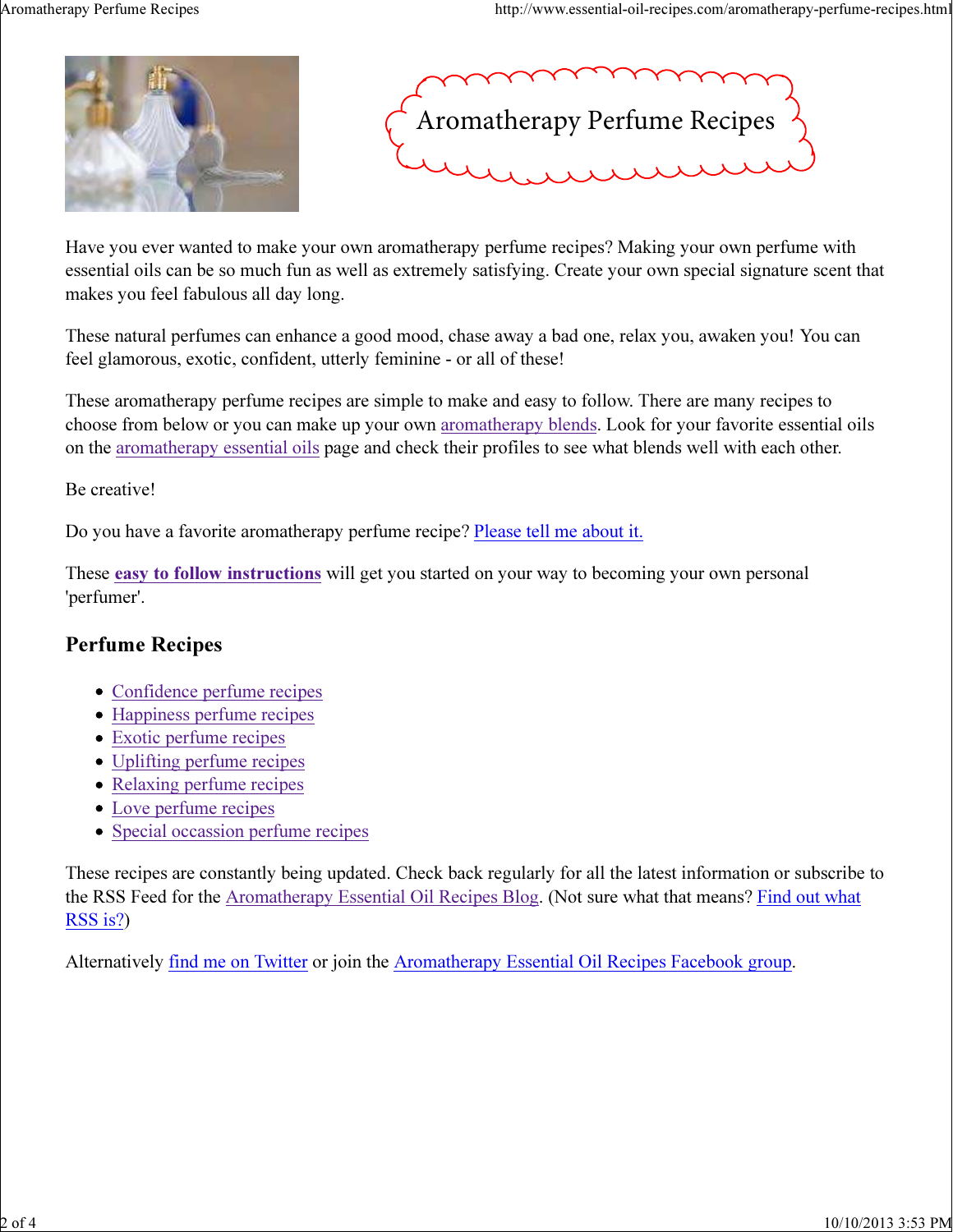Aromatherapy Perfume Recipes - Confidence Perfume Recipes http://www.essential-oil-recipes.com/confidence-perfume-recipes.html

## Confidence Perfume Recipes

Let these confidence perfume recipes give you enthusiasm, gusto and confidence. Feel positive about yourself, protect yourself and have the courage to live the life of your dreams.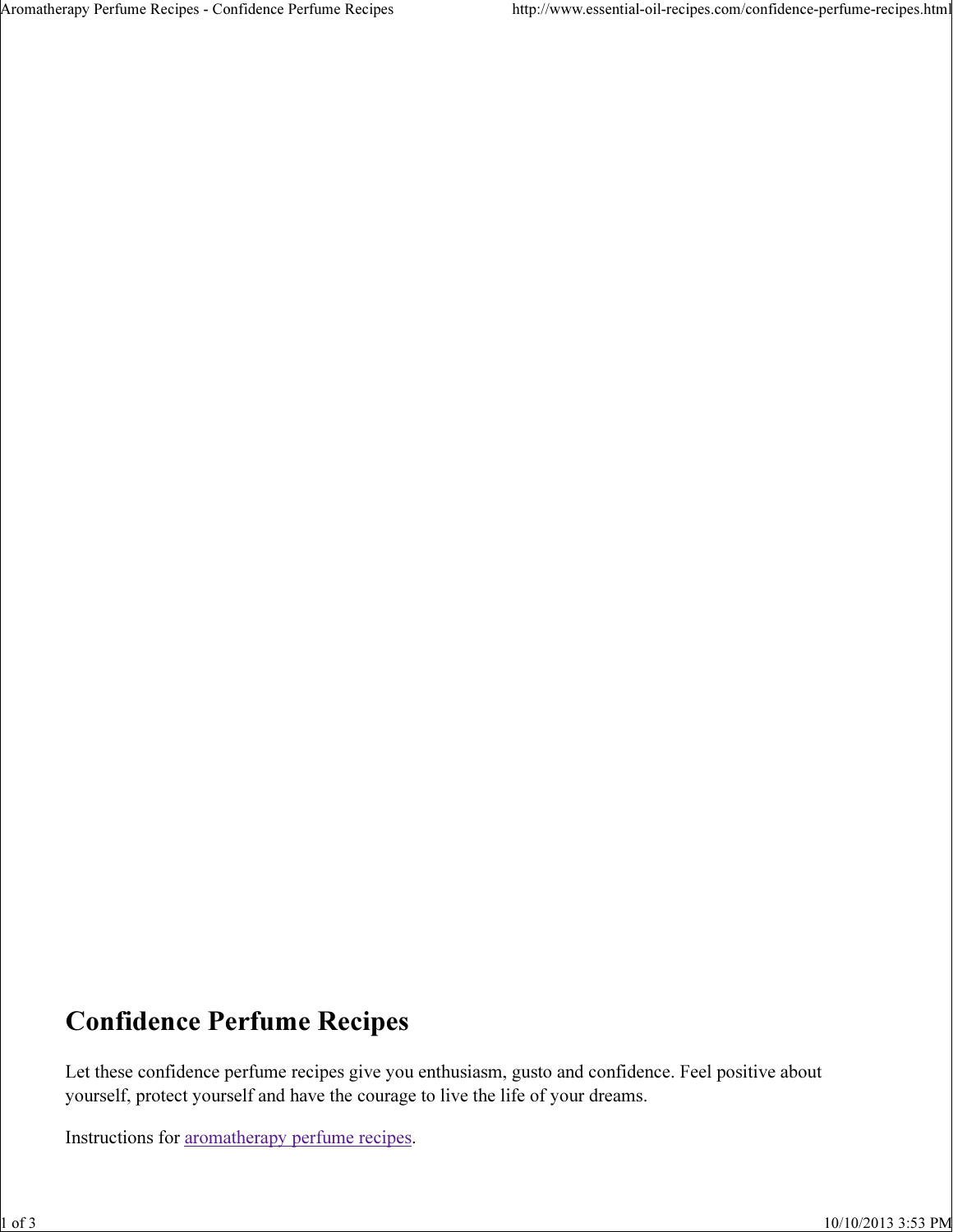- Poise
- Decisiveness
- Self belief
- Wedding nerves

### Poise

- 2 drops Basil
- 3 drops Bergamot
- 1 drop Coriander
- 4 drops Petitgrain

### Decisiveness

- 2 drops Benzoin
- 3 drops Frankincense
- 1 drop Geranium
- 3 drops Orange

## Self belief

- 2 drops Ginger
- 3 drops Myrtle
- 4 drops Rosemary
- 3 drops Verbena

### Wedding nerves

- 4 drops Jasmine
- 2 drops Lemon
- 1 drops Patchouli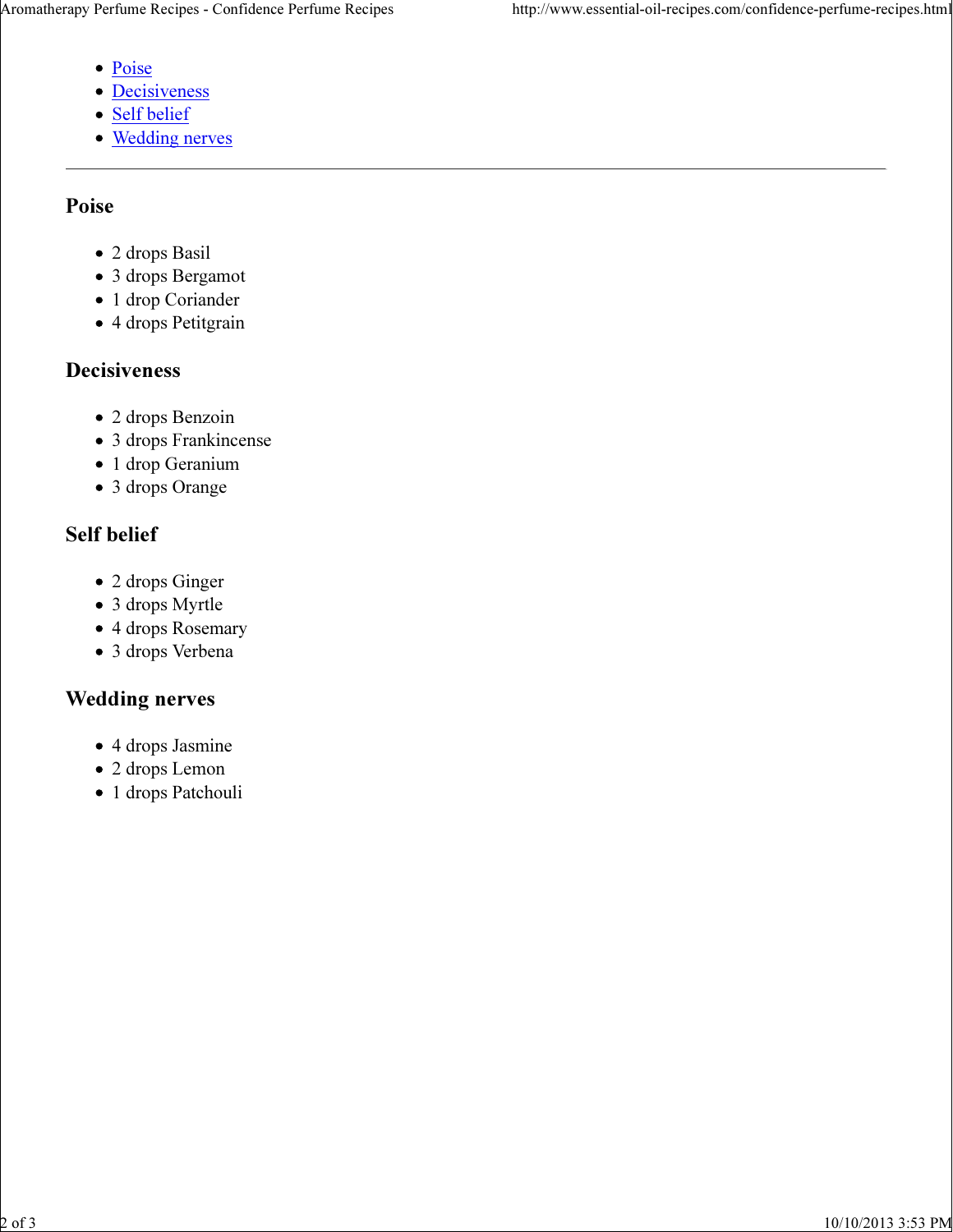Aromatherapy Perfume Recipes - Happiness Perfume Recipes http://www.essential-oil-recipes.com/happiness-perfume-recipes.html

## Happiness Perfume Recipes

Feel that warm and blissful state when you wear these wonderful aromatic blends of happiness. Enjoy the beautiful day ahead or that evening of fun and romance. Choose your favorite from these happiness perfume recipes.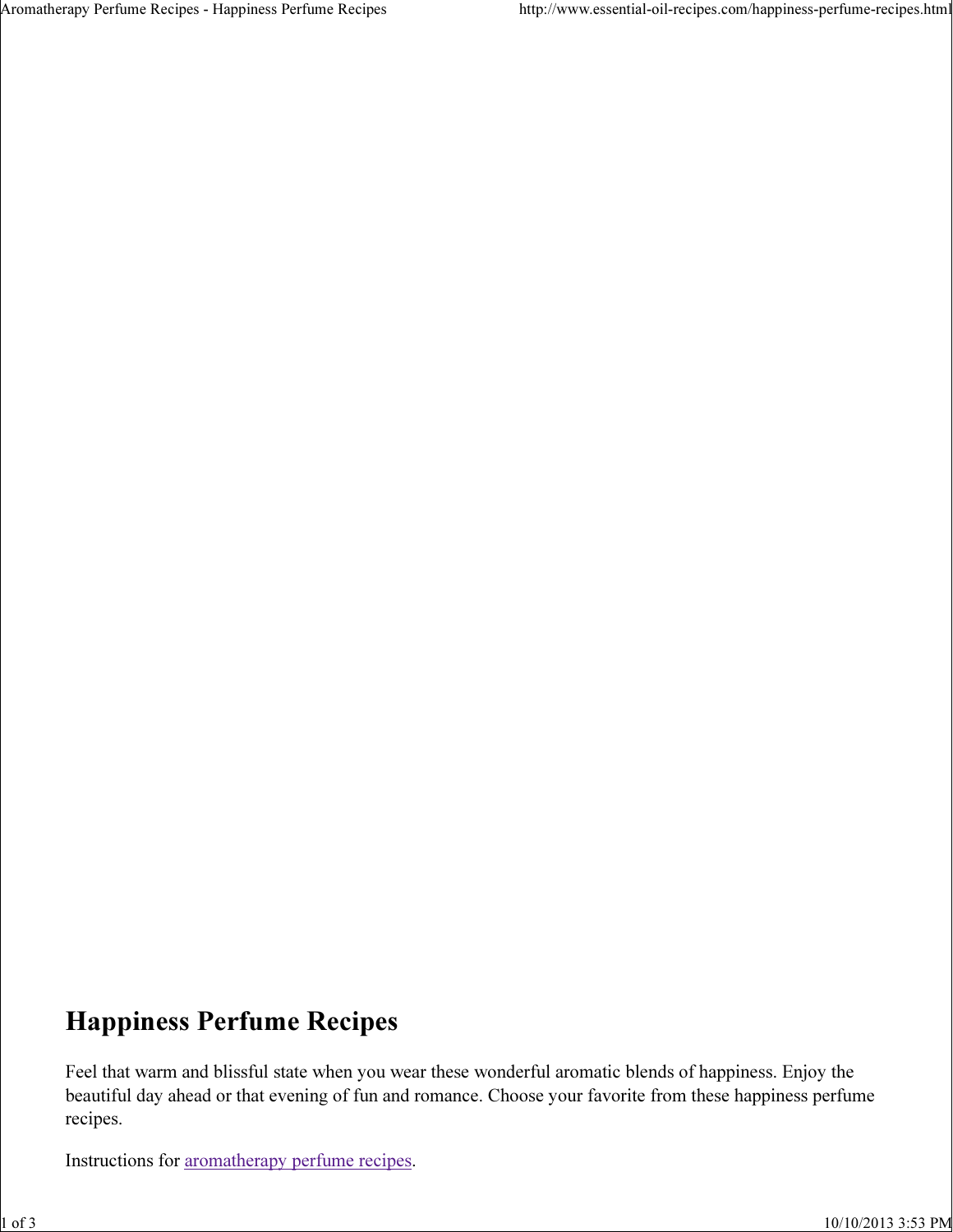- Bliss
- Joyfulness
- Warmth

## Bliss

- 2 drops Bergamot
- 1 drops Jasmine
- 1 drops Rose
- 2 drops Sandalwood

## Joyfulness

- 2 drops Basil
- 1 drops Geranium
- 3 drops Melissa
- 2 drops Sandalwood

## Warmth

- 2 drops Black Pepper
- 3 drops Patchouli
- 4 drops Rosewood
- 3 drops Ylang Ylang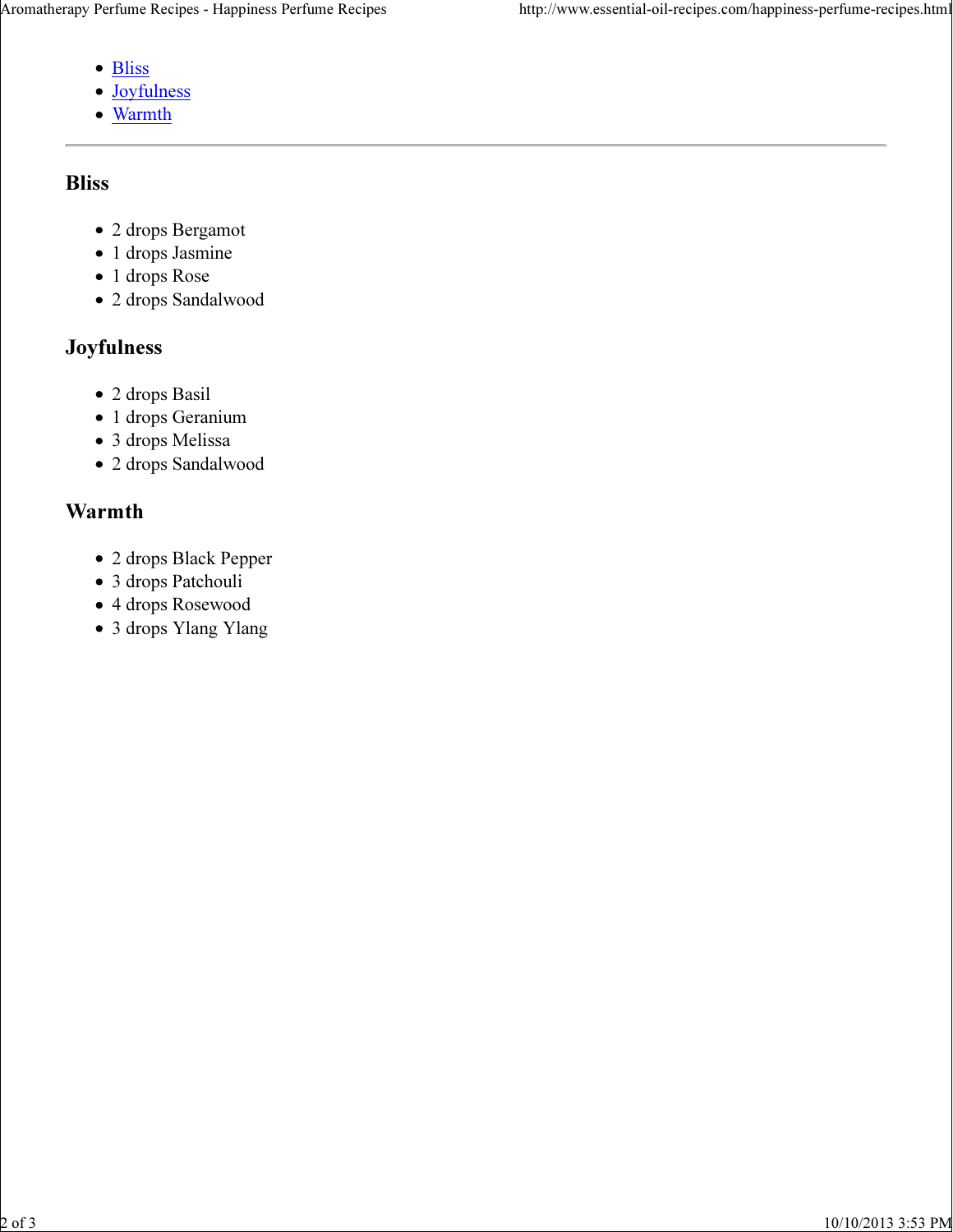# Uplifting Perfume Recipes

Essential oils can uplift you, enhance your concentration and inspire you to do great things. Create these wonderful uplifting perfume recipes to enrich yourself and elevate your mind.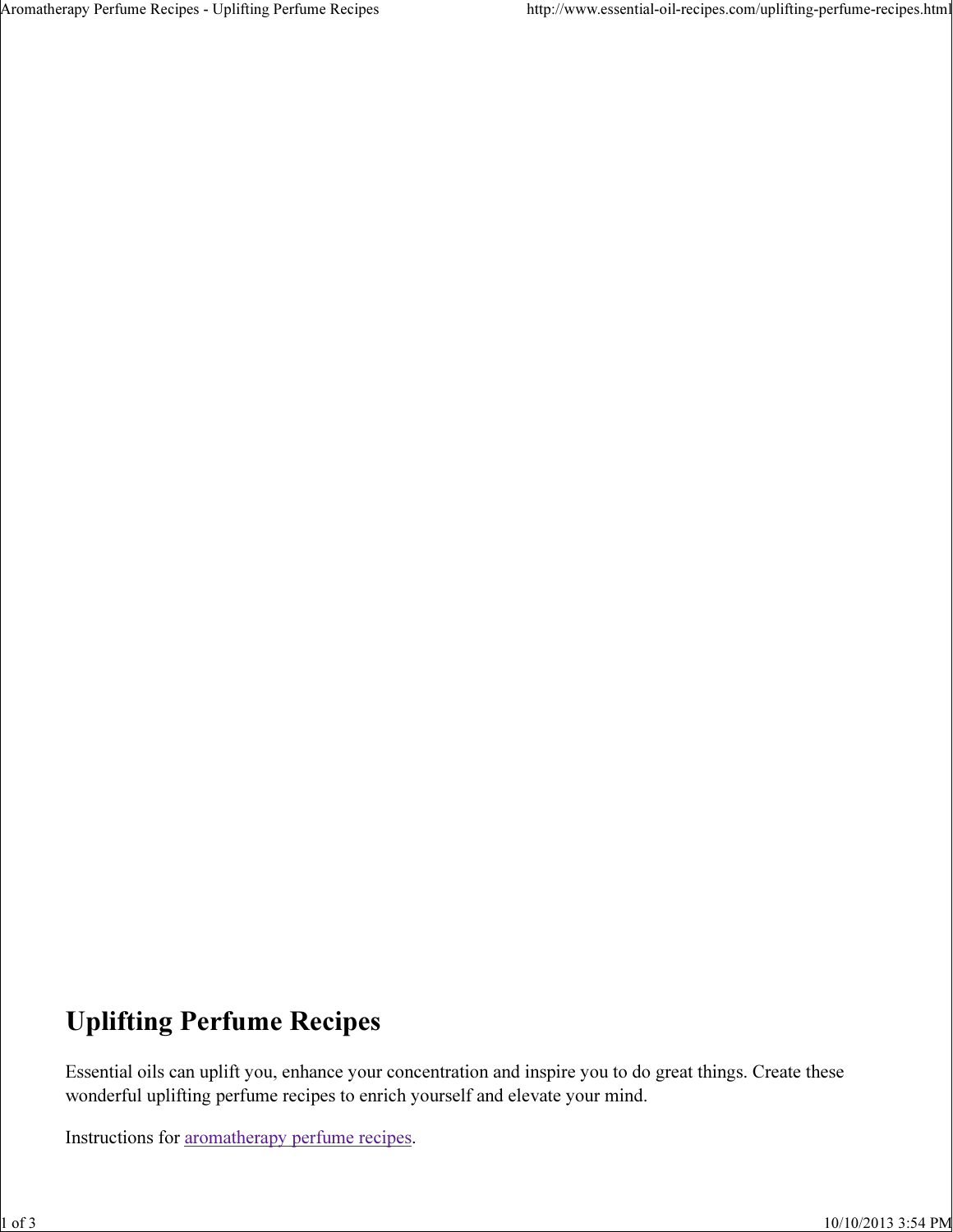- Enrichment
- Inspiration
- Elevation

## Enrichment

- 2 drops Caraway
- 2 drops Cardamom
- 2 drops Frankincense
- 3 drops Rosewood

### Inspiration

- 1 drop Frankincense
- 4 drops Grapefruit
- 3 drops Rosemary
- 2 drops Spearmint

## Elevation

- 3 drops Bergamot
- 1 drop Jasmine
- 4 drops Lemongrass
- 1 drops Neroli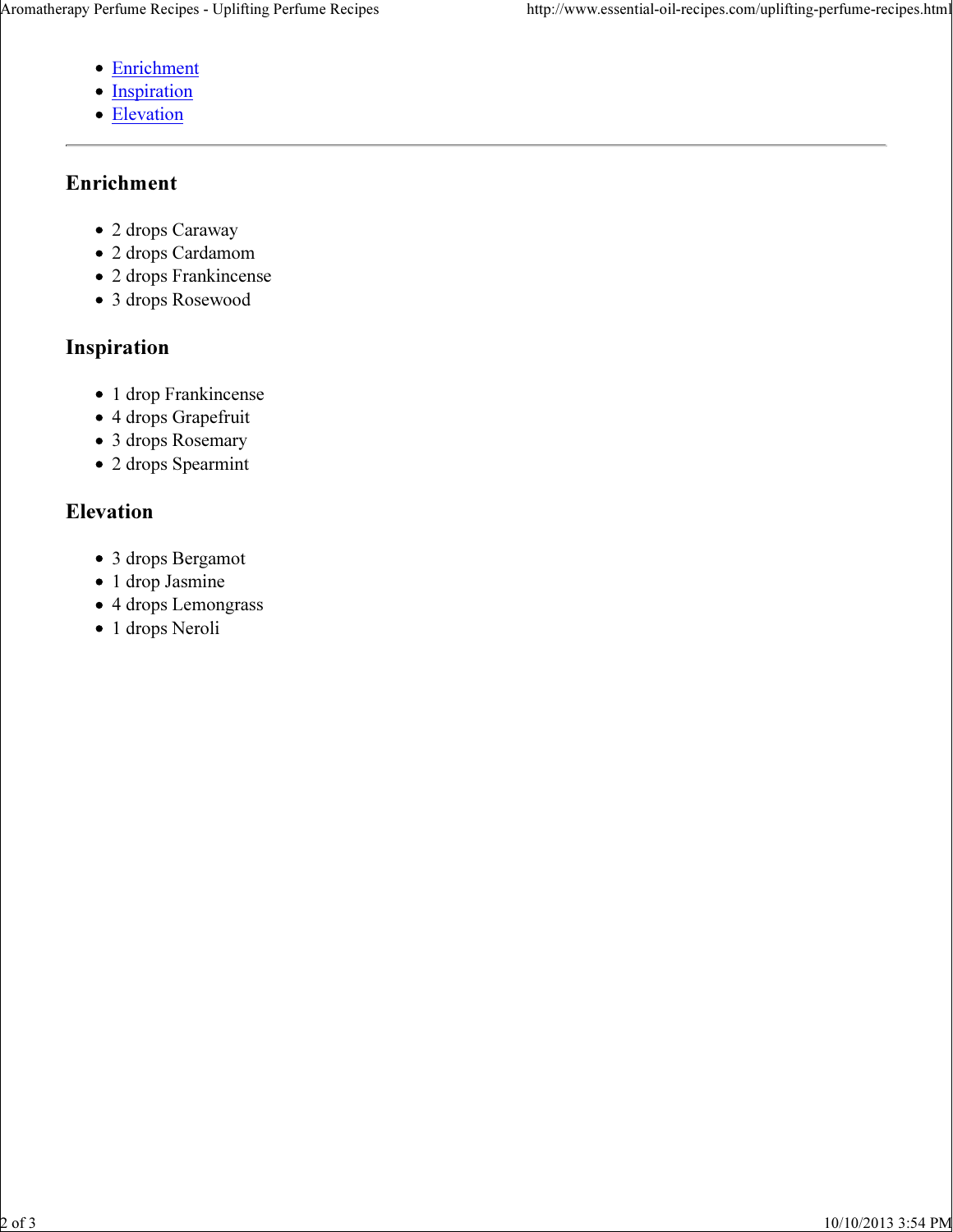## Relaxing Perfume Recipes

Calm your mind after a busy day, chill out and unwind. These relaxing perfume recipes will help you to focus on your inner-self and give you that wonderful feeling of security that will promote total relaxation.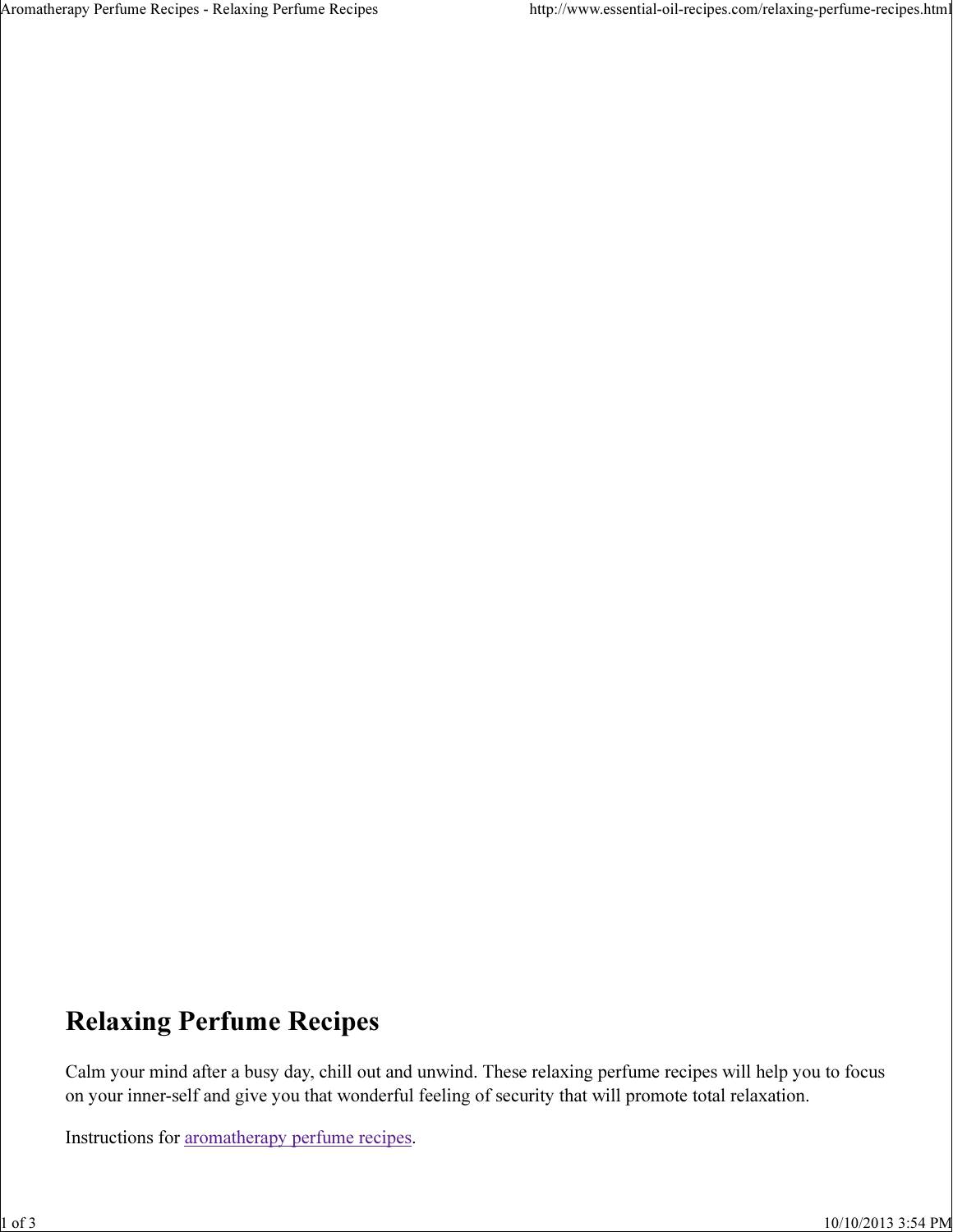- Tranquility
- Chill out
- Sleep tight
- Silence

### **Tranquility**

- 4 drops Cedarwood
- 2 drops Clary Sage
- 1 drop Grapefruit
- 2 drops Mandarin

## Chill out

- 2 drops Grapefruit
- 2 drops Patchouli
- 1 drop Rose
- 3 drops Vetivert
- 2 drops Ylang Ylang

## Sleep tight

- 2 drops Bergamot
- 3 drops Chamomile
- 2 drops Marjoram
- 4 drops Lavender

## Silence

- 3 drops Lavender
- 3 drops Neroli
- 2 drops Spearmint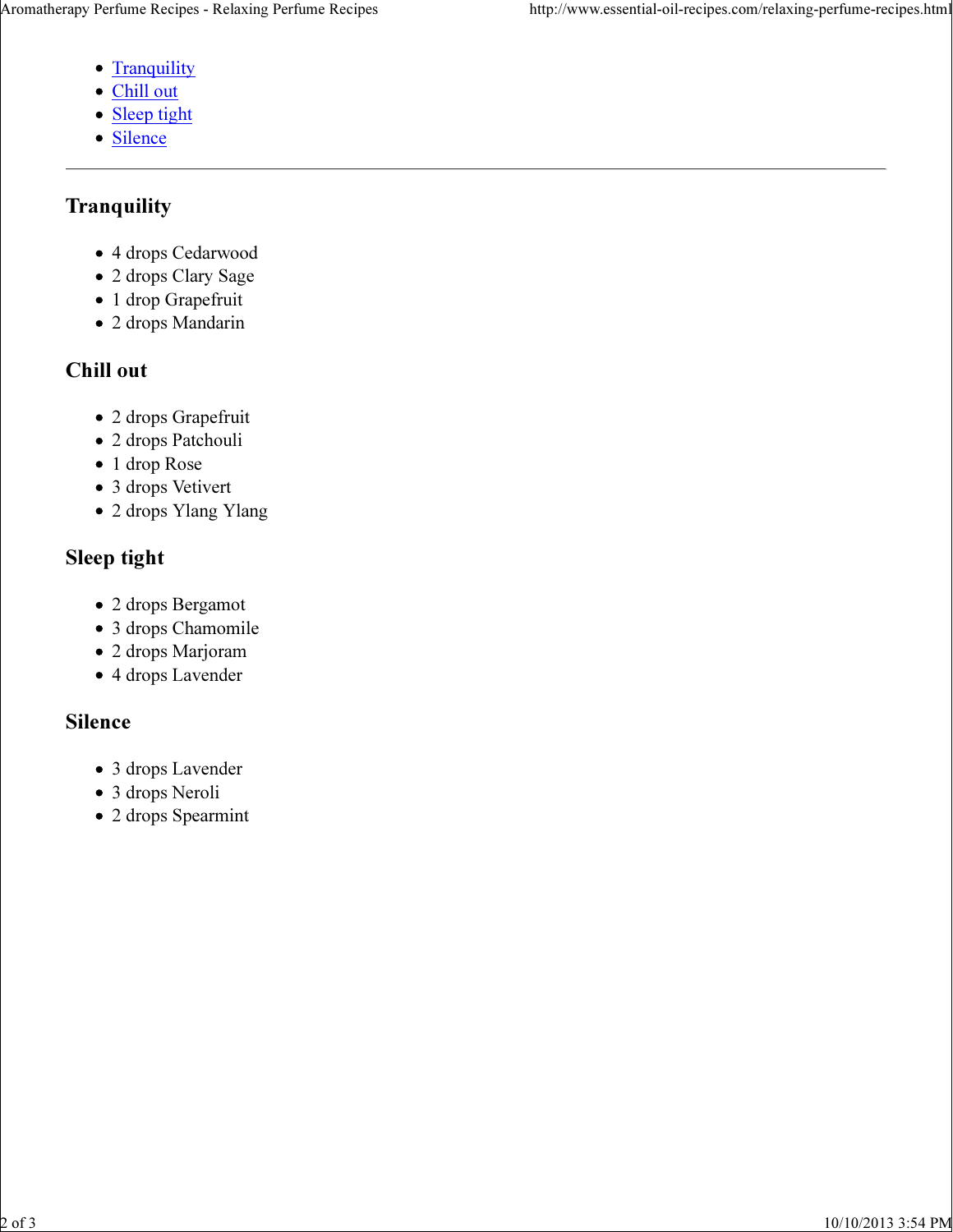## Love Perfume Recipes

These beautiful, subtle, love perfume recipes will enhance your mood and feelings of wellbeing. Relaxation and warmth surround you and a feeling of pure luxury abounds when you use these love perfume recipes for that special night out or for a cosy night in.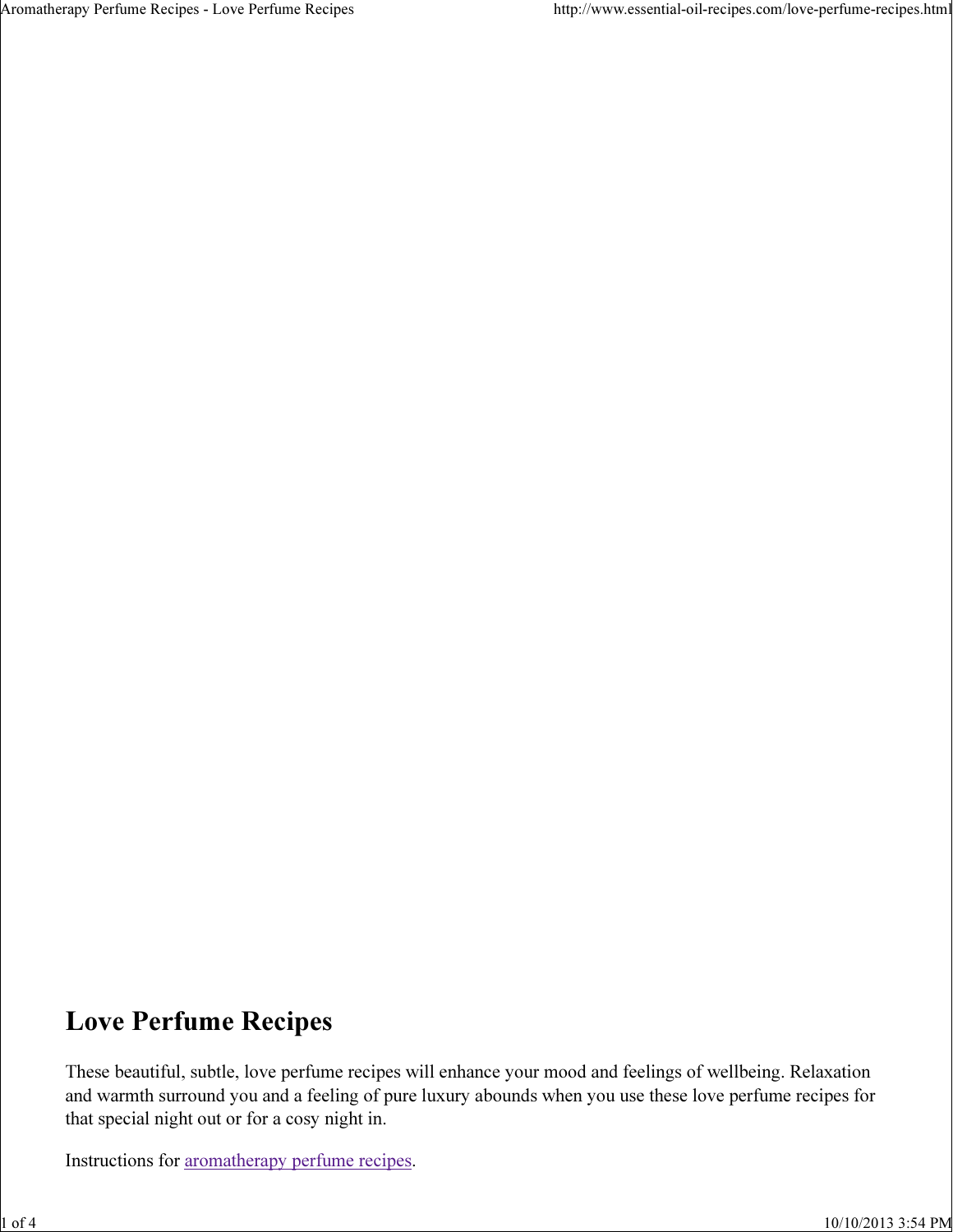- Ardour
- Devotion
- Tenderness
- Zeal
- Inamorato
- Inamorata

### Ardour

- 3 drops Jasmine
- 3 drops Neroli
- 4 drops Orange

### Devotion

- 1 drop Clary Sage
- 3 drops Patchouli
- 2 drops Rose
- 4 drops Rosewood

### Tenderness

- 2 drops Linden Blossom
- 3 drops Lime
- 2 drops Neroli
- 3 drops Sandalwood

## Zeal

- 4 drops Melissa
- 2 drops Rose
- 2 drops Ylang Ylang

## His and Hers Valentines Day Perfumes

Inamorato: a man who loves or is loved; male sweetheart or lover. [Origin:  $1585-95$ ;  $\leq$  It innamorato, masc. ptp. of innamorare to inflame with love.]

**Inamorata**: a woman who loves or is loved; female sweetheart or lover. [Origin: 1645-55;  $\leq$  It innamorata (fem.)]

### Inamorato

- 2 drops Coriander
- 3 drops Lime
- 4 drops Sandalwood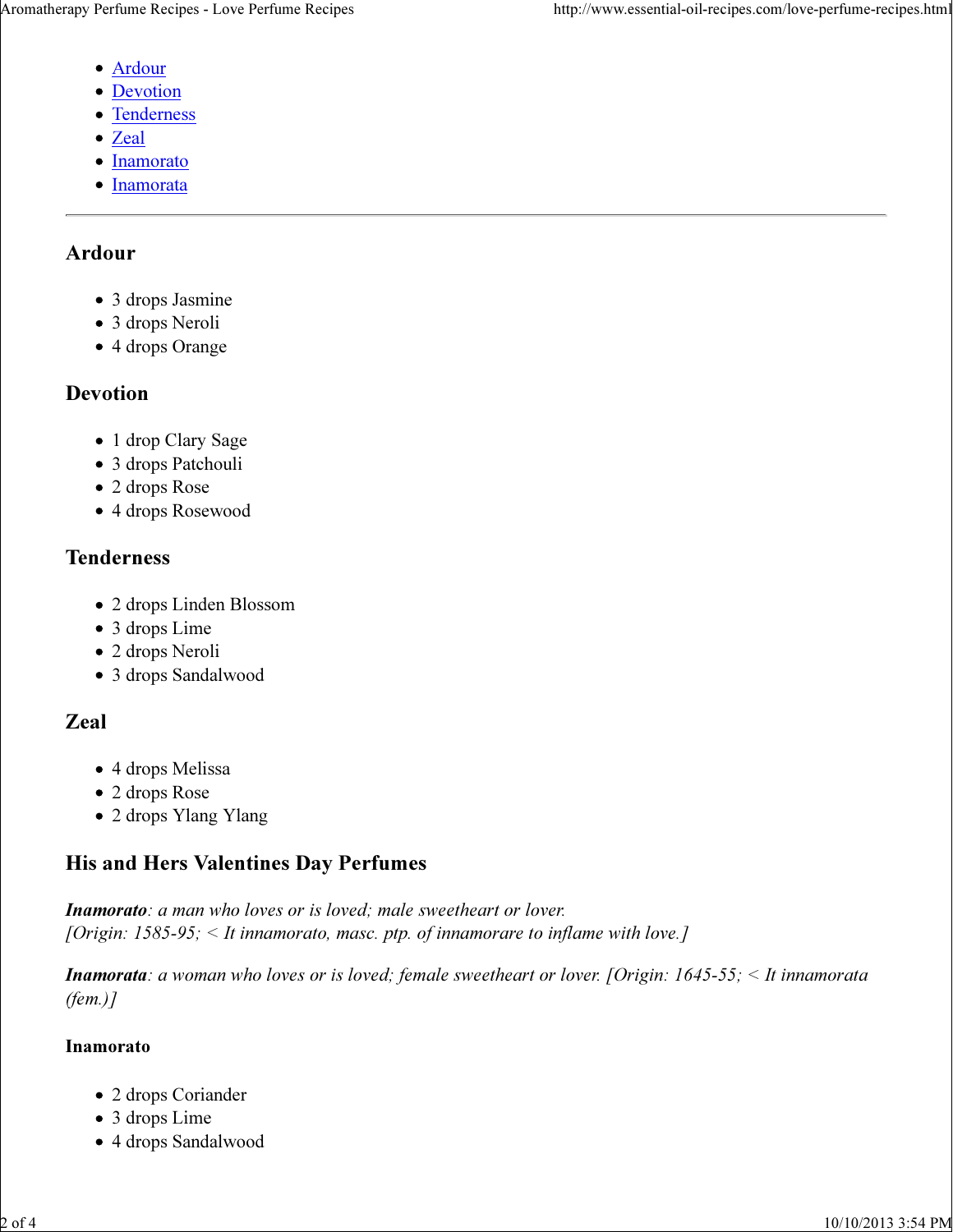#### Inamorata

- 3 drops Bergamot
- 2 drops Jasmine
- 3 drops Sandalwood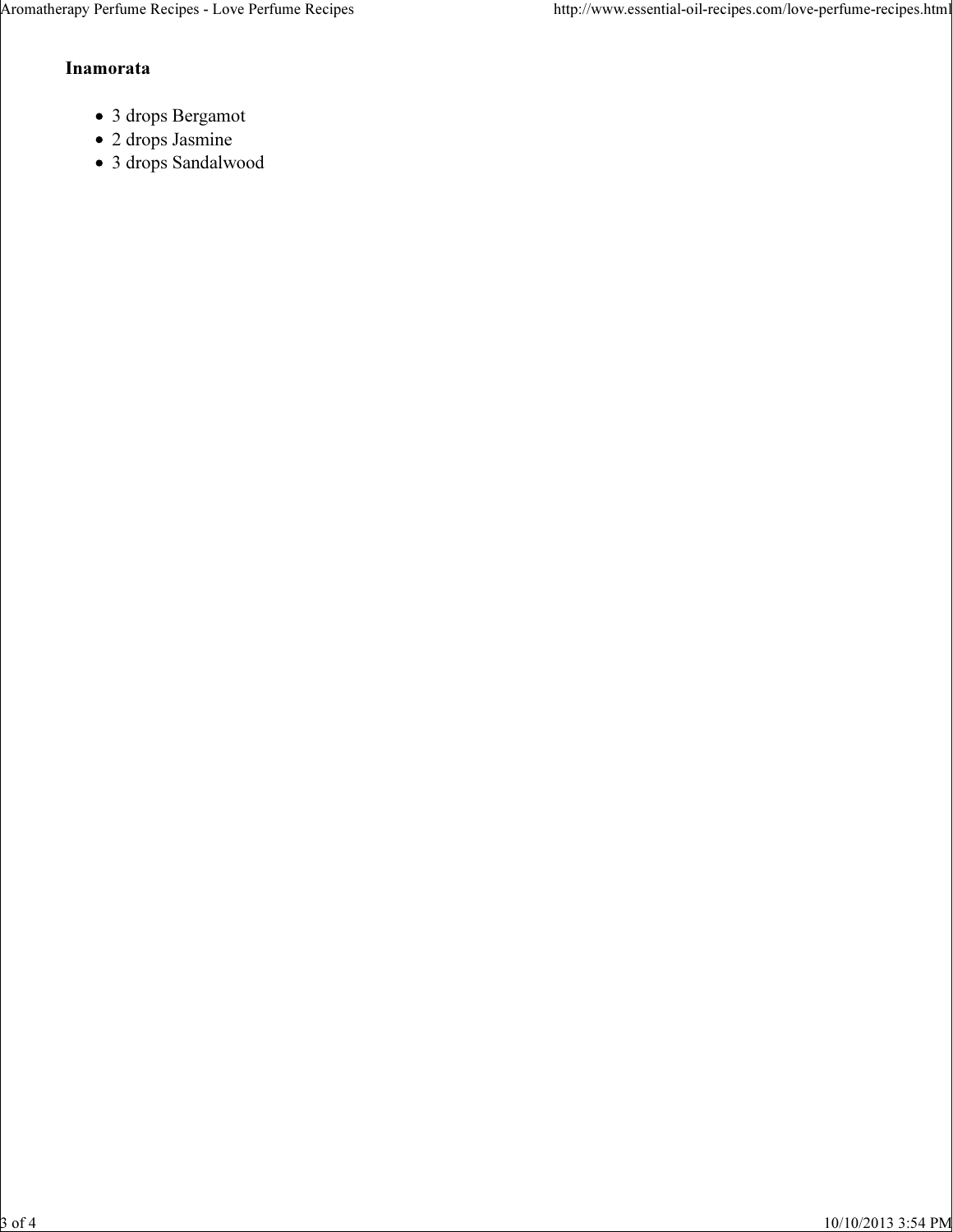# Special Occassion Perfume Recipes

This new section of aromatherapy perfume recipes is for special occassions, the first one celebrating Mother's Day.

To make this perfume, follow the instructions for aromatherapy perfume recipes.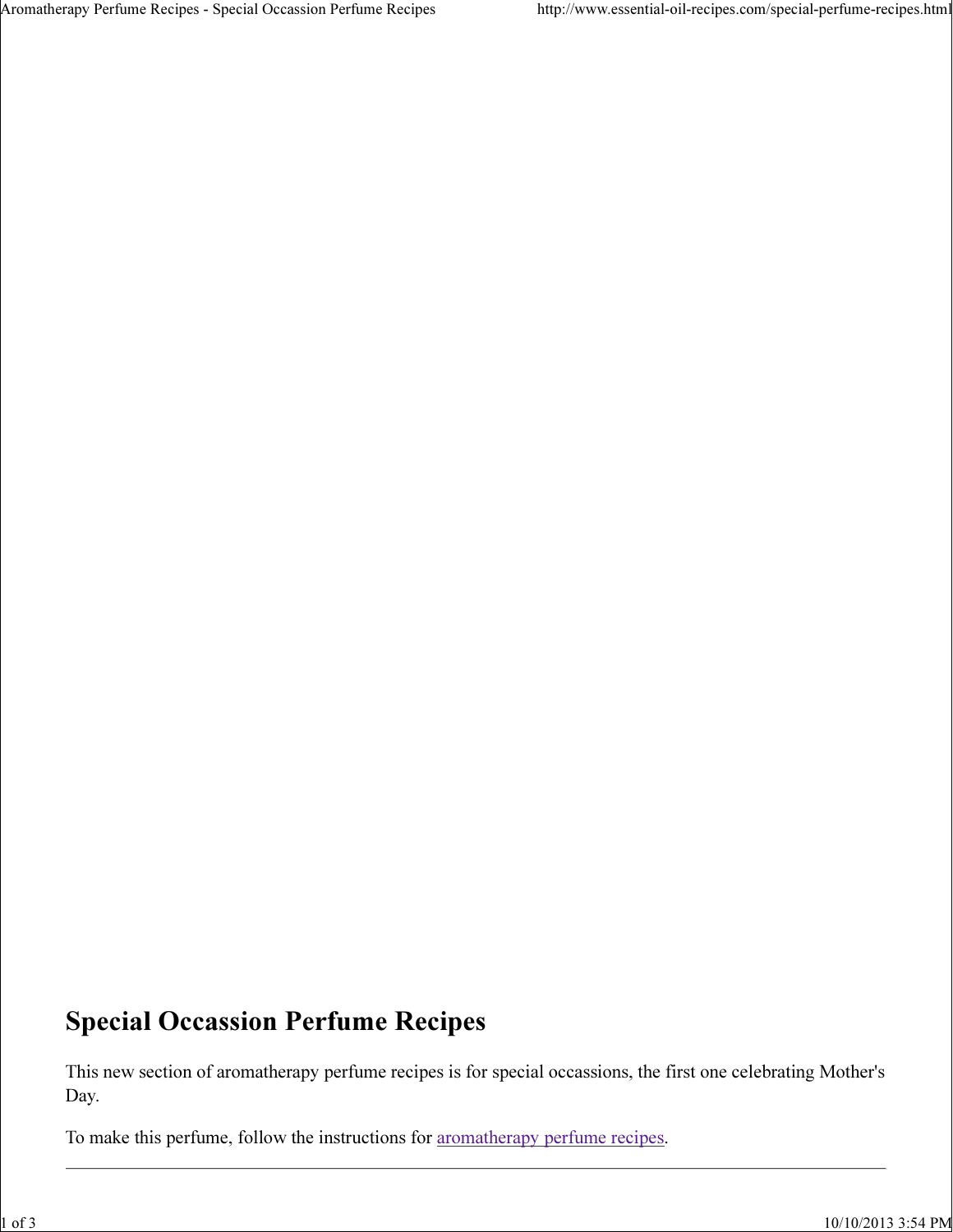

## Mother's Day

- 3 drops Neroli
- 3 drops Patchouli
- 4 drops Rose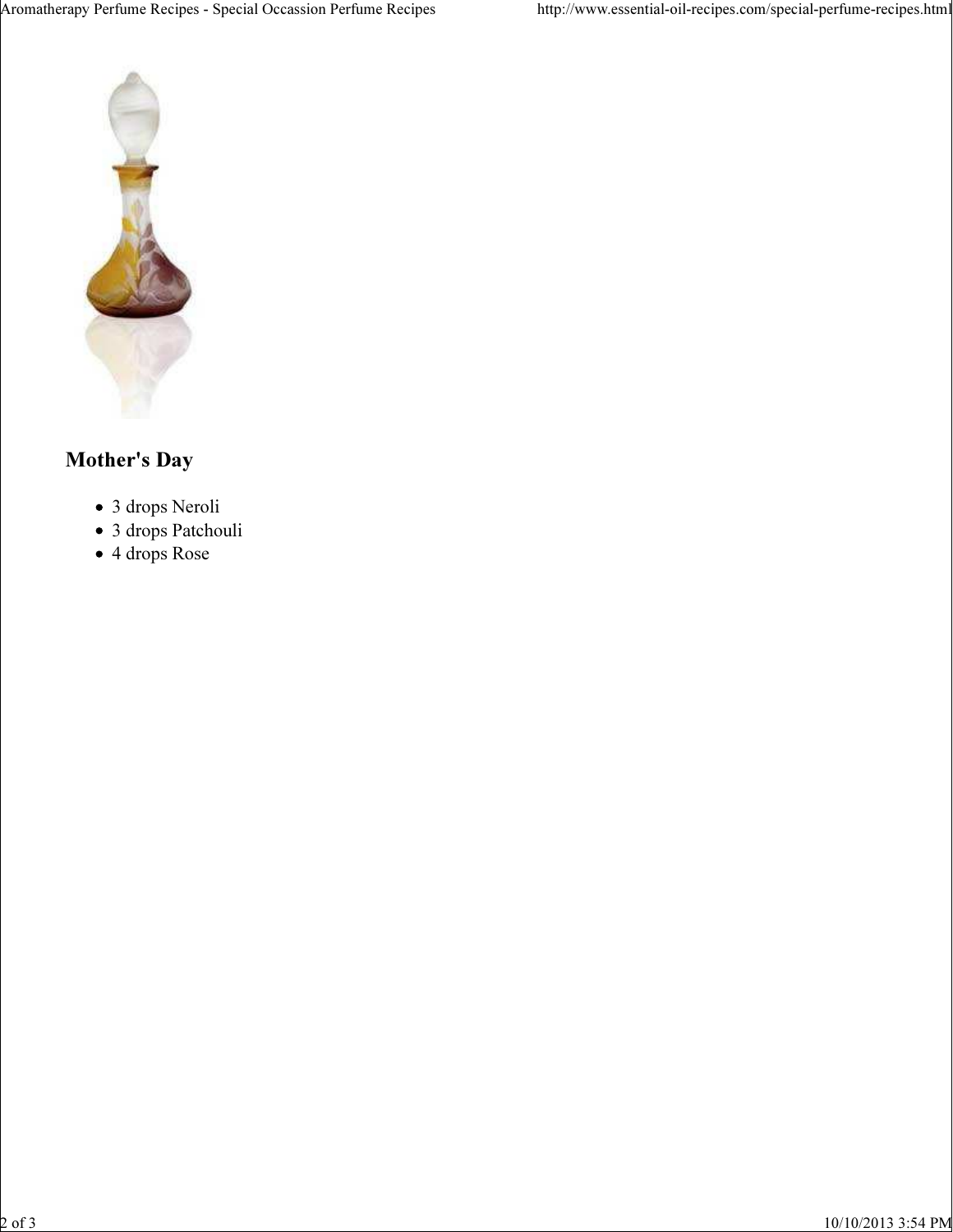# Exotic Perfume Recipes

These exotic perfume recipes can make you feel like you're in another world. Escape to that far away place you dream of, even if just for a fleeting moment. The memories will last and keep coming back each time you wear these various essential oil blends.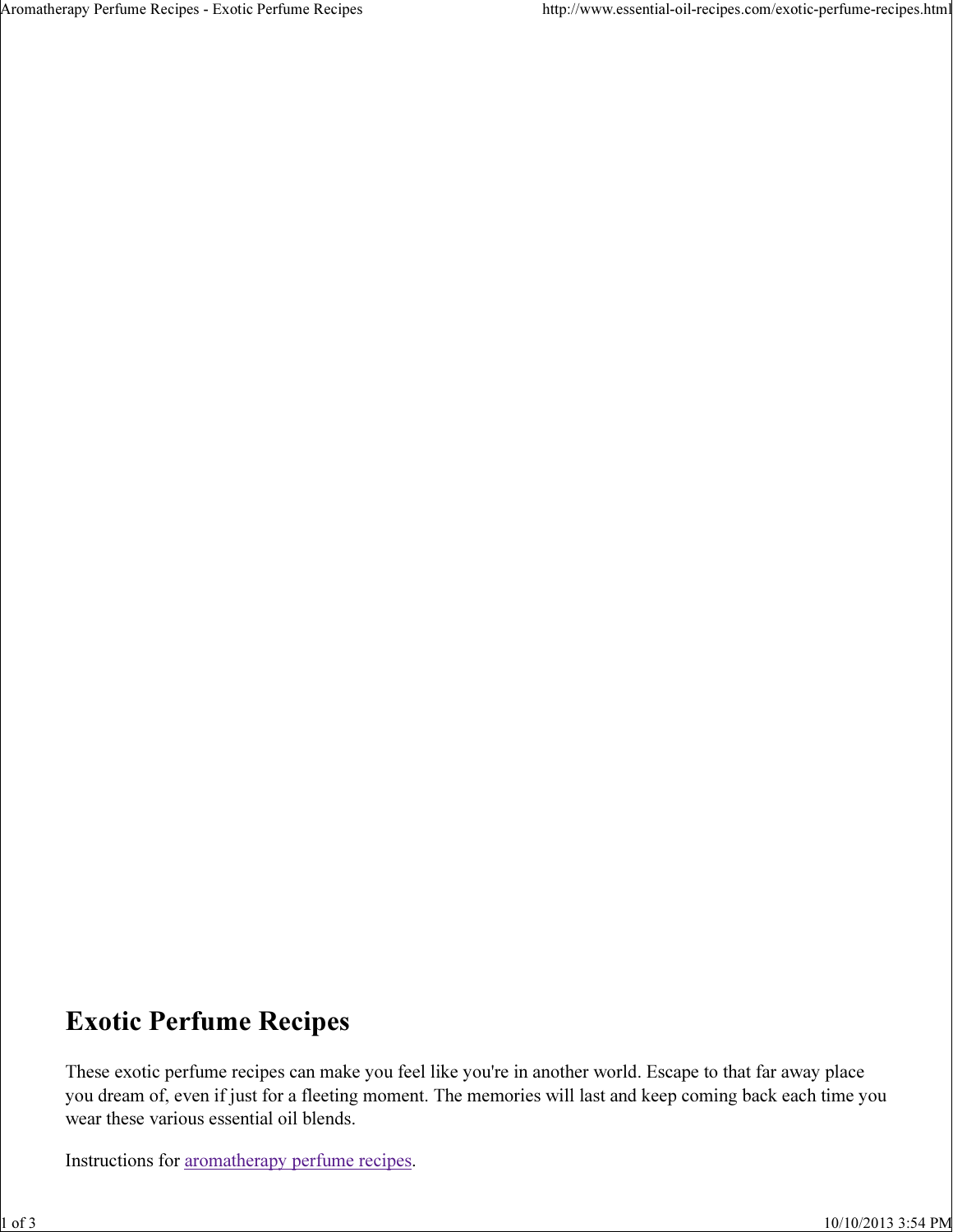- Arabian nights
- Egyptian empress
- Moroccan mystique

### Arabian nights

- 3 drops Coriander
- 1 drop Frankincense
- 3 drops Juniper
- 4 drops Orange

### Egyptian empress

- 2 drops Cinnamon
- 3 drops Lime
- 4 drops Rose
- 5 drops Ylang Ylang

### Moroccan mystique

- 3 drops Bergamot
- 2 drops Palmarosa
- 3 drops Rose
- 4 drops Sandalwood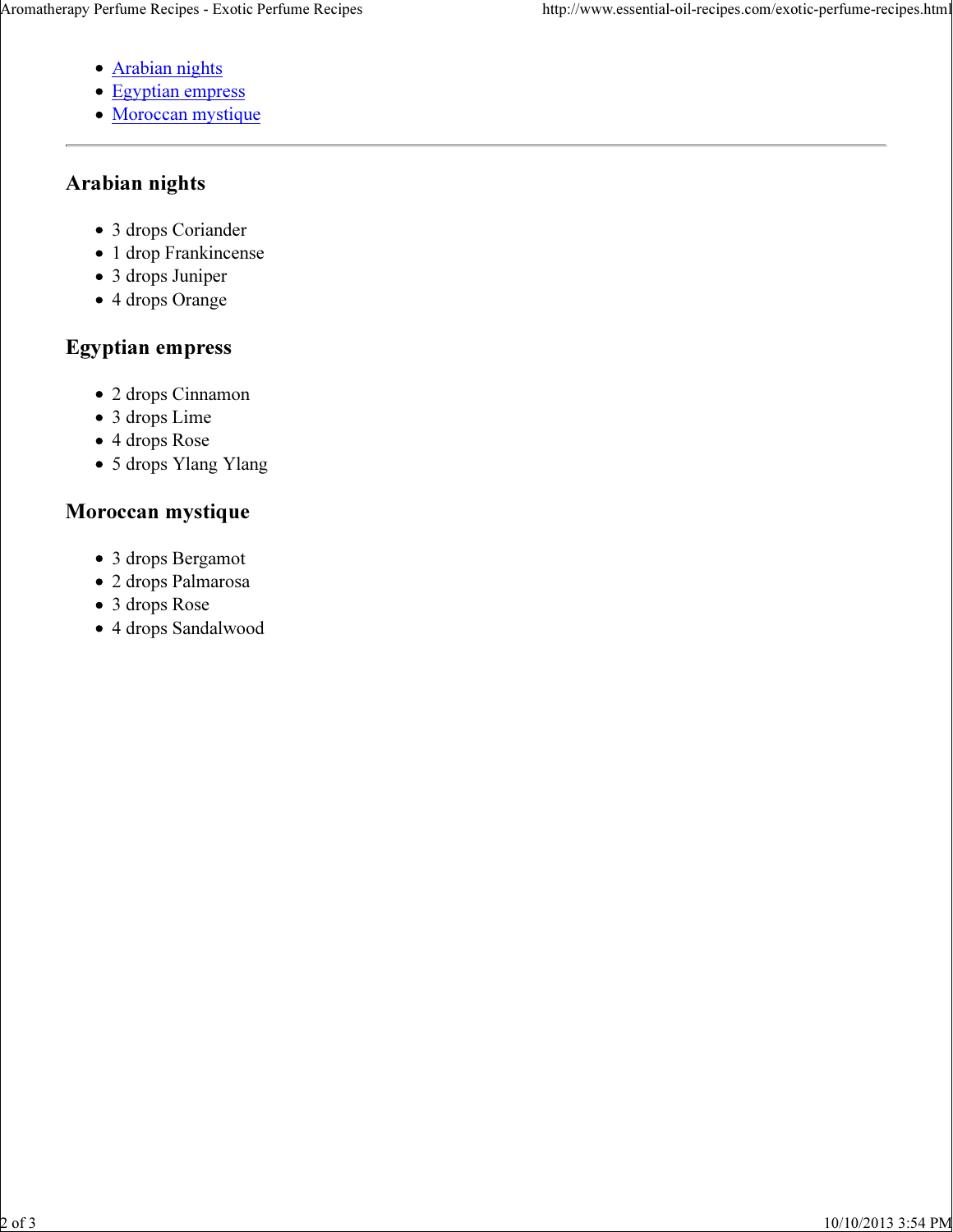Instructions for making aromatherapy perfume recipes http://www.essential-oil-recipes.com/instructions-aromatherapy-perfume...

# Instructions for making aromatherapy perfume recipes

Follow these simple instructions for making your very own aromatherapy perfume recipes.

Firstly we start with the base. You can use alcohol or a carrier oil but a mixture of both is ideal. An odorless spirit such as Vodka is the best choice along with Jojoba. Jojoba has a long shelf life and once it's on the skin it tends to dry out leaving your wonderful scent behind.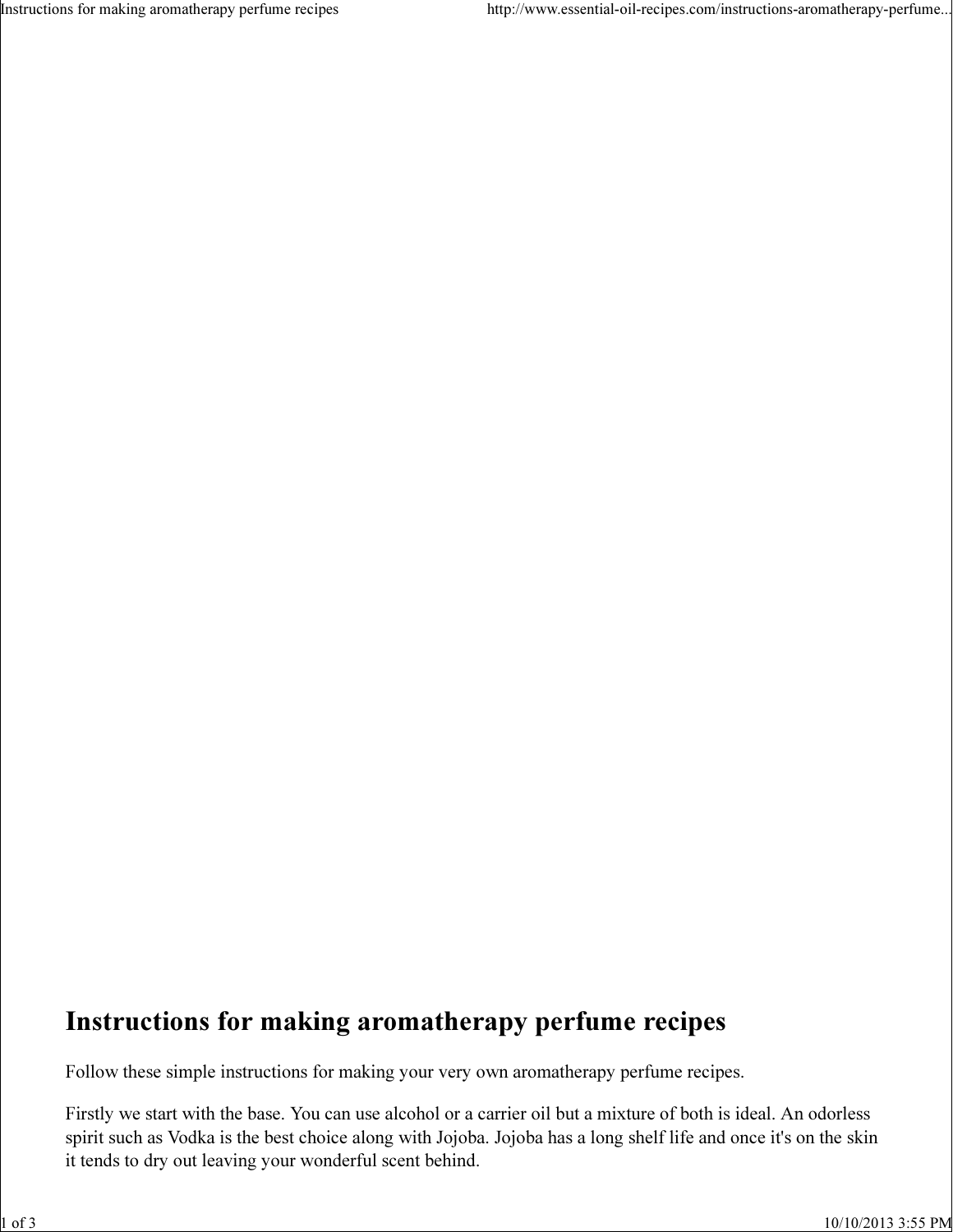As Jojoba is the most expensive carrier oil I recommend that while you are experimenting you use one of the cheaper, odorless carrier oils such as almond oil or apricot kernel oil. Once you are happy with your experimenting you can then blend using jojoba oil.

### Equipment you will need:

- Measuring spoons
- Small funnel
- Small colored bottle

## Instructions:

- Measure 1 teaspoon of your carrier oil (jojoba, almond or apricot kernel) and 1 teaspoon of alcohol 1. (Vodka), using the small funnel, into your bottle.
- Add the essential oils from your chosen recipe one drop at a time. You may need to use a dropper if 2. your essential oil jars do not already have dropper measures built in.
- 3. Shake the mixture well after adding each drop.
- 4. Put the lid on tightly and store in a cool, dark place for a minimum of 12 days shaking at least 3 times each day.
- 5. Enjoy!

### Special things to note:

- Some oils can cause skin irritation, please check the specific oil profiles for each of the recipes you chose. Never apply essential oils directly to the skin.
- If you are pregnant there are certain oils I recommend you avoid, such as Aniseed, Angelica, Basil, Cedarwood, Cinnamon, Clary Sage, Cypress, Juniper, Hyssop, Marjoram, Parsley, Rosemary and Sage. Again please check the specific oil profiles for more information.
- Citrus oils such as Bergamot, Grapefruit, Lime, Lemon, Neroli, Orange and Petitgrain can be photosensitive and should not be worn in the sun.
- Perfumes will smell different on different people and skin types, don't be disappointed if you don't like them all. Experimenting with these recipes is all part of the fun. You can always give them away to a friend as a gift!